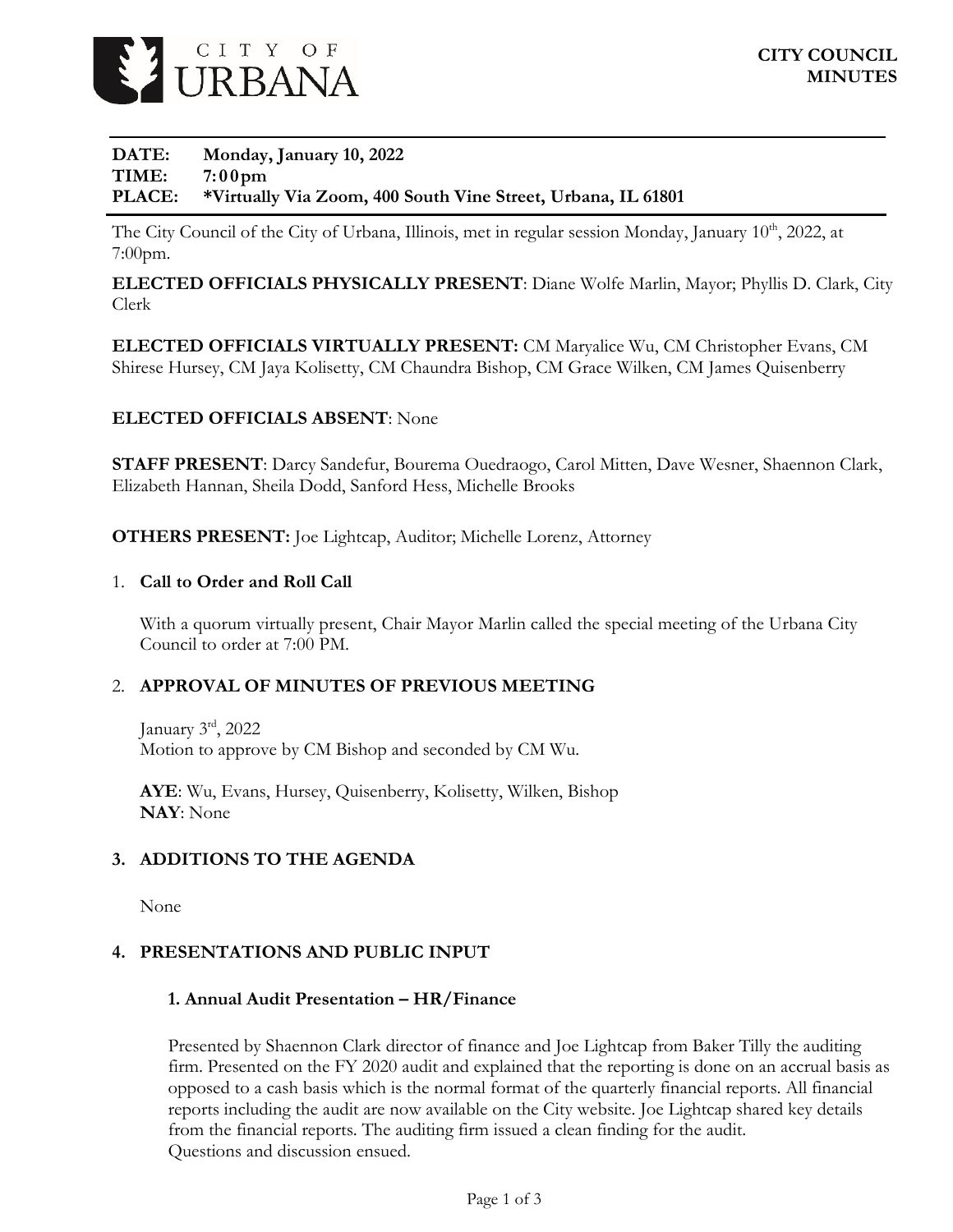## **2. City of Urbana Network Security Presentation IT**

Presented by Sanford Hess director of Information Technology. Shared a PowerPoint presentation on Urbana Network Security. Hess explained what measures the City has taken already to strengthen and update network security. Outlined potential threats still present and prefaced options available to further strengthen the network security. Questions and discussion ensued.

**3. Public Input**

**Brandi McCoy** was unable to speak at this time. **Allan Max Axelrod** expressed concerns about the Crisis Co-Responder team's legality. **Brandi McCoy** hopes city will continue to support the utility shut off moratorium campaign and the SWFT program. Sarah Nixon expressed concerns about the Crisis Co-Response leadership.

# **5. COUNCIL INPUT AND COMMUNICATIONS**

**CM Wu** thanked finance, HR, and accounting for excellent work they've done this year. **CM Wilken** thanked staff who were able to come to Council Goal-Setting sessions and is looking forward to public input on them. **Mayor Marlin** addressed concerns about Crisis Co-Response team and also addressed public comments about an officer of Urbana PD.

# **6. UNFINISHED BUSINESS**

None.

# **7. REPORTS OF STANDING COMMITTEES**

Committee Of The Whole (Council Member Christopher Evans – Ward 2)

# **1. CONSENT AGENDA**

# **2. REGULAR AGENDA**

**a. Resolution No. 2022-01-001**: A Resolution Approving a Collective Bargaining Agreement with the American Federation of State, County and Municipal Employees, AFL-CIO, Council 31, Local 1331 – HR/Finance

Presented by Michelle Brooks of the Human Resources department. Motion to approve by CM Evans and seconded by CM Wu. Vote by roll call:

**AYE**: Wu, Evans, Hursey, Kolisetty, Bishop, Quisenberry, Wilken **NAY**: none

# **8. REPORTS OF SPECIAL COMMITTEES**

None.